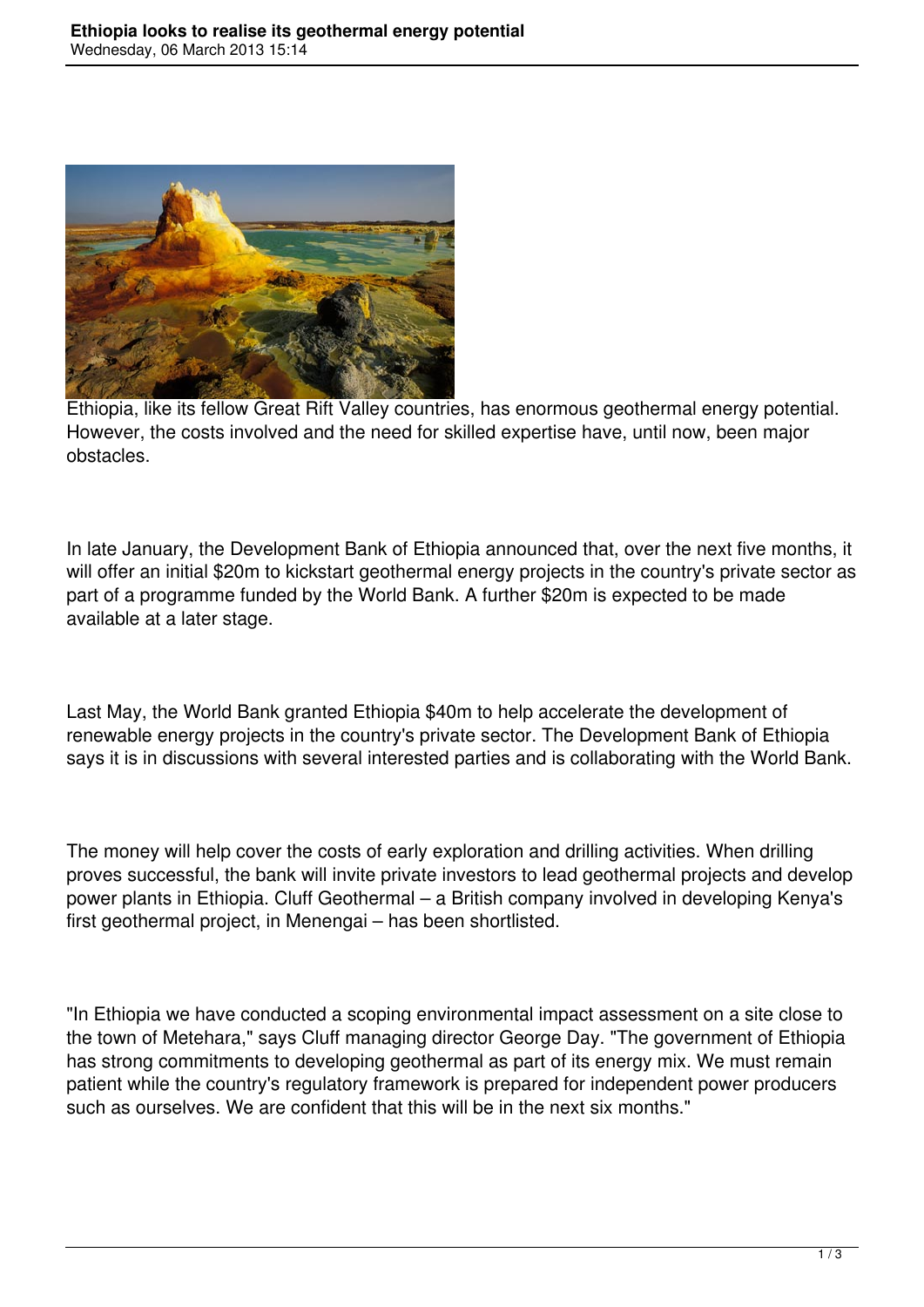As part of the funding agreement last year, the World Bank promised Ethiopia a further \$200m to develop the country's energy market.

The renewable energy programme of the World Bank's climate investment funds – which cover financing geothermal development projects – has been led by the African Development Bank, which has already co-ordinated ambitious geothermal schemes in Djibouti, Kenya and Tanzania.

East Africa's potential in this area is considerable, says Professor Paul Younger of Glasgow University. "Geothermal development in Kenya is far and away the principal success story to date, albeit Ethiopia is about to upgrade their Aluto Langano power plant from a nominal 8.3 MWe pilot to 75 MWe full scale. At present, all other countries along the Rift are only at preliminary study stage, but there will almost certainly be other developments at considerable scale in Djibouti and, if they ever get out of the political morass, Eritrea, and likely also in Tanzania and Uganda at the very least."

Massive water resources generated in its high plains mean Ethiopia has an estimated hydropower potential of up to 45,000 MW, the second highest in Africa. Hydropower generates 86% of electricity in Ethiopia, a boon for a country with low levels of per-capita access.

The risks of overdependence on hydropower, and the need to diversify the country's energy sources to ensure a stable supply, are understood by the Ethiopian Electric Power Corporation (Eepco), the state provider.

"The rainfall in Ethiopia varies considerably from year to year, therefore an overdependence on hydropower makes the energy supply very unstable, while instability of supply creates negative impacts on industry and the economy," says Eepco's Mulugeta Asaye. "After hydropower, geothermal energy development is the second priority for Ethiopia."

Ethiopia's ambitious five-year growth and transformation plan, which began in 2010, aims to increase the existing 2,179 MW generating capacity at least fourfold.